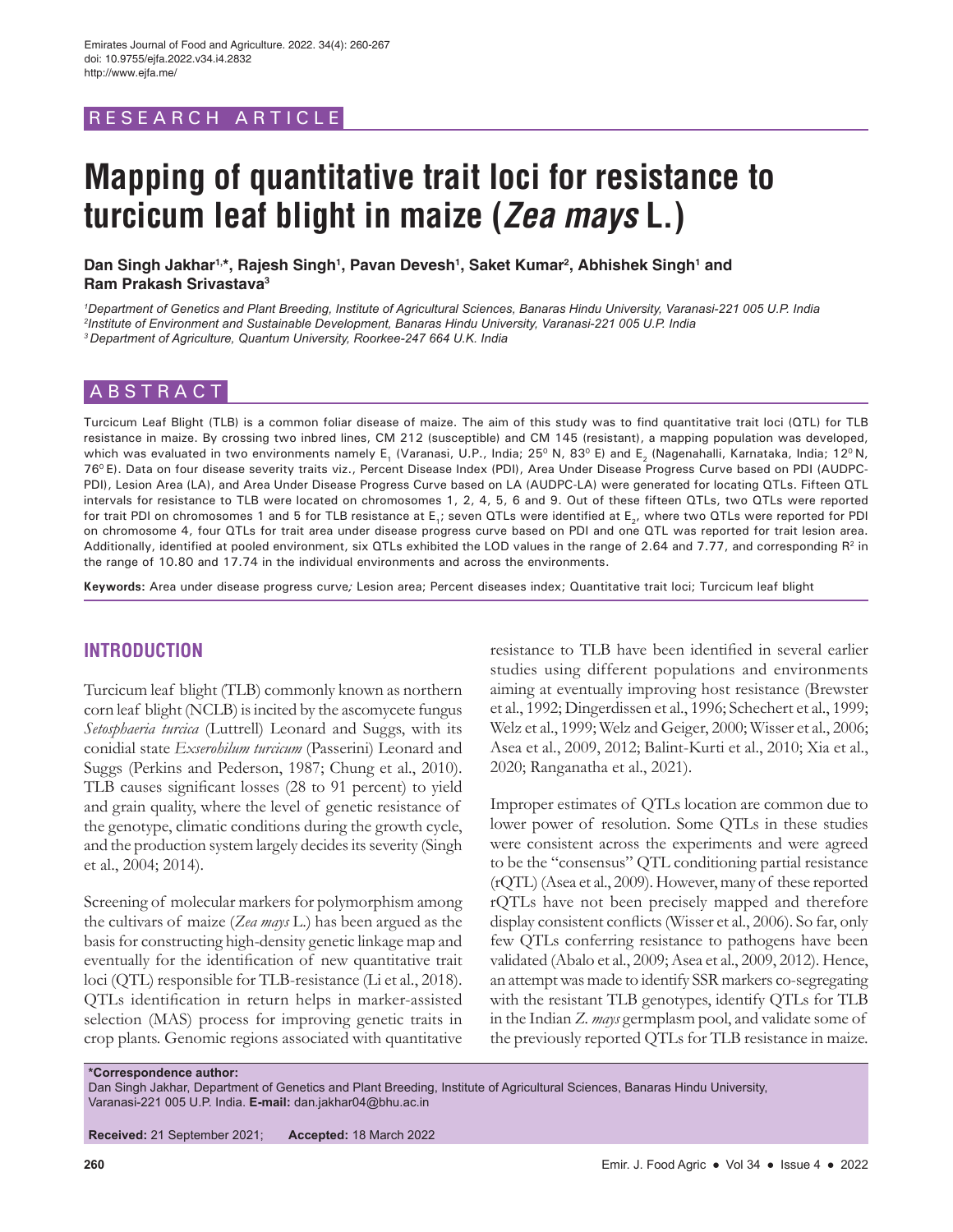## **MATERIAL AND METHODS**

#### **Plant material**

A recombinant inbred line (RIL) population consisting of 155 $\mathrm{F_{6}}$  lines was developed by single-seed descent from a cross between the inbred lines CM 212 and CM 145 of maize (*Zea mays* L.). The RILs and both parents were planted in the field at Varanasi (Uttar Pradesh, India)- $E_1^2$  (25<sup>0</sup> N, 83<sup>0</sup>) E) and Nagenahalli (Karnataka, India)-E, (12º N, 76º E). The field experiments were carried out during *Kharif* (Rainy Season) of 2017 in both the environments. The resistant line CM 145 was derived from the Pop 31 breeding material at Almora (Uttarakhand), is a TLB resistant line in early maturity group. An Indian *Z. mays* inbred line developed at Almora (Uttarakhand), the susceptible line CM 212 is early duration *Z. mays* inbred with a high degree of susceptibility to TLB. CM 212 has been developed into an elite inbred line that has been used widely in *Z. mays* breeding programs in India. All of the RILs were arranged in the field in a randomized block design with two replications. CM 145 and CM 212 were planted in each block as the resistant and susceptible controls, respectively. Lines were planted into two rows with 25 cm plant to plant distance and 70 cm row to row distance at two plants per hill. Standard agricultural management practices were employed throughout each growing season in each location.

## **Disease development and assessment**

Artificial inoculation was performed using crushed leaf material infected with the fungus *Setosphaeria turcica* (Luttrell) Leonard and Suggs as inoculum, belonging to the dominant race 0 through the identification of physiological races, collected previously at the same location. Experimental plots were inoculated at the V10–V12 (5 to 6 weeks after sowing) growth stages by placing 20–30 pathogencolonized sorghum seeds and crushing the diseased leaves into the leaf whorl of each plant (Carson, 1995).

Four disease traits of TLB *viz.,* Percentage Disease Index (PDI), Area Under Disease Progress Curve based on PDI (AUDPC-PDI), Lesion area (LA) and Area Under Disease Progress Curve based on Lesion area (AUDPC-LA), were recorded in both the environments. In Varanasi  $(E_1)$ , data was recorded at three different growth stages of *Z. maysviz*., flowering stage 50 days after sowing (50 DAS), dough stage, (60 DAS) and brown husk stage (70 DAS). In Nagenahalli (E2 ), data was recorded at five different growth stages *viz.,* pre-flowering stages (30 DAS and 40 DAS), flowering stage (50 DAS), dough stage (60 DAS) and brown husk stage (70 DAS). PDI was calculated using the 1-5 scale (Payak and Sharma, 1985). LA was calculated according to the formula given by Leath and Pederson (1986):, where L is lesion length and W is lesion width. It was taken from infected leaves of each entry and mean was calculated by sum and averaging of all infected leaves.

AUDPC was estimated using the formula given by Campbell and Madden (1991):

$$
AUDPC = \sum_{i=1}^{n-1} \left[ \frac{(X_{i+1} + X_i)}{2} \right] + t_{i+1} + X_i
$$

Where  $X_i$  is the disease index expressed as a proportion at the  $i^{\text{th}}$  observation,  $t_i$  is the time (days after planting) at the  $\hat{t}$ <sup>*h*</sup> observations and n is the total number of observations. AUDPC-PDI and AUDPC-LA were also calculated at the same growth stages in the two environments.

#### **Parental polymorphism assay**

A set of 500 simple sequence repeat (SSR) markers obtained from different sources [Applied Biotechnology Centre, CIMMYT and Asian Maize Biotechnology Network (AMBIONET)] were used to screen the *Z. mays* inbreds to identify polymorphic SSR markers. The parental polymorphism survey was conducted at Molecular Breeding Lab, BHU, Varanasi (Uttar Pradesh). Parental polymorphism survey revealed the parents CM 212 and CM 145 as the best combination to raise as the mapping population. The CM 212 and CM 145 pair was differentiated by 103 SSR polymorphic primers.

#### **DNA isolation**

Genomic DNA was isolated from 21-24 days-old seedlings according to the modified method based on Saghai-Maroof et al. (1994).

## **Map construction and QTLs detection**

For each segregating marker, a Chi-square analysis  $\{\chi^2 = \Sigma\}$ (Observed-Expected)/Expected} was performed to test for deviation from the expected segregation ratio (1:2:1). Linkage analysis of SSR markers was conducted using the Kosambi (1944) mapping functions with a minimum log10 odds ratio (LOD) of 2.5 and maximum recombination frequency of 0.4 performed by QTL IciMapping 4.1 software. Quantitative trait loci (QTL) analysis for each individual environment and a combined one, across all environments were performed by composite interval mapping using ICIM 4.1.

#### **Statistical analysis**

Statistical analysis of all four characters [PDI, AUDPC (PDI), LA and AUDPC (LA)] for ANOVA and traits correlation was performed by PROC GLM procedure using SAS (V 9.2) software package (SAS Institute Inc., 2004). ANOVA was calculated for all four disease parameters in each environment as well as combined/pooled over environments using SAS (V 9.2) software package (SAS Institute Inc., 2004). In context with testing the heritability and traits correlation, estimates of broad sense heritability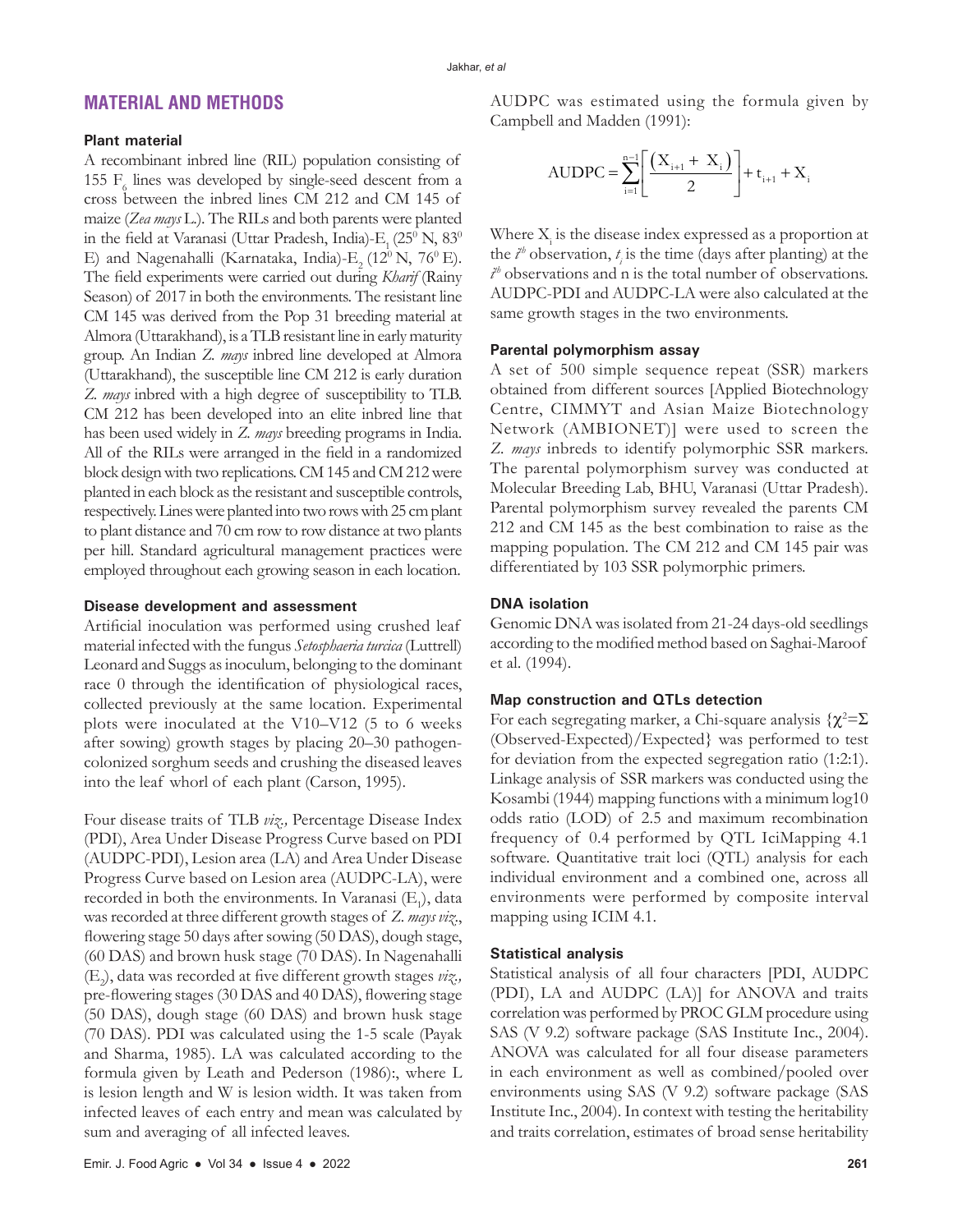(h 2 ) was calculated from ANOVA over environments using PROC GLM procedure of SAS software according to the formula suggested by Burton and De-Vane (1953) for each disease character:

$$
h^{2} = \frac{\sigma^{2}g}{\sigma^{2}g + \sigma^{2}\epsilon}
$$

Where,  $\sigma^2$ g = genotypic variance and  $\sigma^2$ e = environmental variance. Correlation was estimated for all four-disease parameters of each environment as well as over the environments by PROC GLM procedure of SAS software.

## **RESULTS**

Four disease traits *viz*., PDI, AUDPC-PDI, LA and AUDPC-LA were considered to generate phenotypic data for the purpose of locating and mapping QTLs for TLB in *Z. mays*. Major results pertaining to the mentioned above four traits are summarized here under.

#### **Percent disease index and AUDPC-PDI**

Mean PDI at 70 DAS for TLB in the resistant (CM 145) and susceptible (CM 212) parents ranged from  $31.61$  (E<sub>1</sub> BHU Varanasi- The host University) to  $35.95$  (E<sub>2</sub> Nagenahalli) and 55.17  $(E_1)$  to 78.26  $(E_2)$ , respectively (Table 1). The disease progress curve based on PDI of RILs indicated a continuous increase in disease severity from flowering to brown husk stage in both the environments (Fig. 1). The resistant and susceptible parental lines exhibited contrasting phenotypes for TLB in both the environments. The AUDPC-PDI of RILs ranged from 564.89 - 790.34 in  $\mathrm{E}_1$ to 1611.44 - 2323.58 in  $\mathrm{E}_2$ , and indicated large phenotypic variations within as well as between environments (Table 1). The disease was found less severe at flowering stage (30 DAS), whereas, the severity of diseases was highest at brown husk (70 DAS) stage that indicated a continuous disease development throughout different plant growth stages.

The ANOVA revealed significant differences among treatments, environments and treatment x environment for both the traits (Table 2). Keeping in view the differences in disease pressure in two environments, it was decided to analyse data of the two environments separately as well as the pooled data. The highest value of heritability estimates in broad sense (Table 2) was recorded for AUDPC based on percent disease index (0.74). However, low value of heritability was observed for PDI (0.39). The phenotypic correlation among four disease traits in two environments  $(4 \times 2)$  and pooled analysis over environment are presented in Table 3. Further, the correlation studies indicated positive

|                 |       |                             |        | CM 212 x CM 145 from individual environments and across environments |               |                                                                                                                                                                    |       |                    |        |        |                 |        |
|-----------------|-------|-----------------------------|--------|----------------------------------------------------------------------|---------------|--------------------------------------------------------------------------------------------------------------------------------------------------------------------|-------|--------------------|--------|--------|-----------------|--------|
| Genotype        |       | Percent disease index (PDI) |        |                                                                      | AUDPC-PDI     |                                                                                                                                                                    |       | <b>Lesion Area</b> |        |        | <b>AUDPC-LA</b> |        |
|                 |       | E.**                        | Pooled |                                                                      | ់<br><br><br> | Pooled                                                                                                                                                             | U     | ៖<br>⊾             | Pooled |        | ้<br>แ          | Pooled |
| CM 212          | 55.17 | 78.26                       | 66.72  | 835.73                                                               | 2159.48       | 497.60                                                                                                                                                             | 13.61 | 27.46              | 20.54  | 179.63 | 369.00          | 274.32 |
| CM 145          | 31.61 | 35.95                       | 33.78  | 565.45                                                               | 1292.15       | 928.80                                                                                                                                                             | 5.40  | 5.75               | 5.58   | 71.85  | 78.18           | 75.02  |
| $F_{2:6}$ range |       |                             |        |                                                                      |               | 33.58-48.31 57.50-82.21 47.85-60.58 564.89-790.34 161.44-2323.58 112.34-1468.74 4.08-23.77 6.85-33.09 6.95-25.28 50.67-242.62 79.67-318.4 84.66-260.82             |       |                    |        |        |                 |        |
| $F_{2,6}$ mean  | 38.10 | 72.65                       | 55.37  | 646.03                                                               | 856.58        | 1251.31                                                                                                                                                            | 10.81 | 19.49              | 15.16  | 105.13 | 211.09          | 158.11 |
| CV#             |       | 5.96                        | 6.76   | $\overline{24}$                                                      | 3.78          | 4.47                                                                                                                                                               | 11.37 | 12.13              | 13.10  | 12.52  | 15.92           | 17.99  |
|                 |       |                             |        |                                                                      |               | # CV was estimated from 155 entries including parents in RBD; "Agricultural Research Farm, BHU, Varanasi; "* Agricultural Research Station, Nagenahalli, Karnataka |       |                    |        |        |                 |        |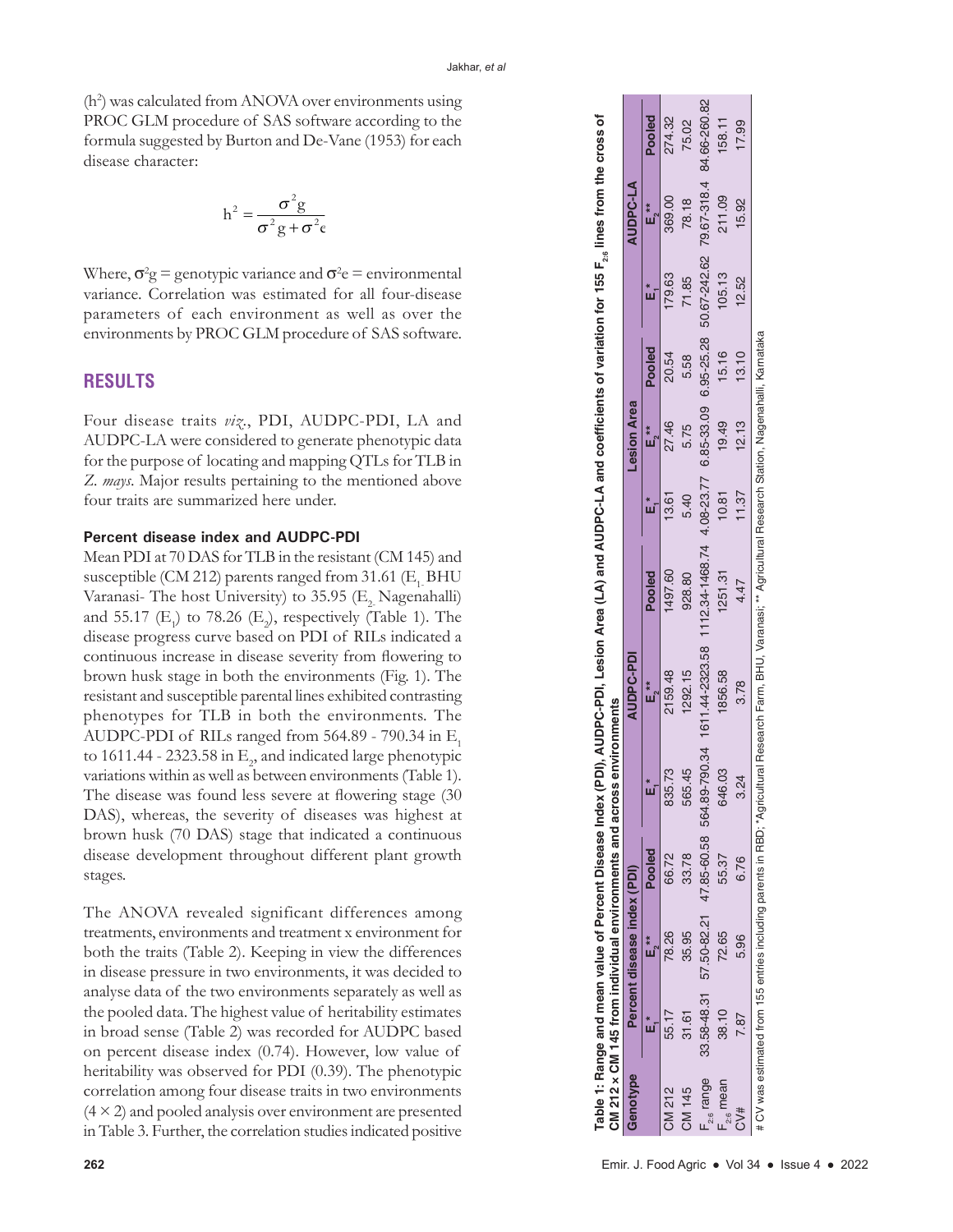and highly significant correlations between the two traits whether considered individually in  $E_1$  or  $E_2$  or pooled analysis. A significant correlation (0.6530, 0.6309 and 0.6484) was observed also between PDI and AUDPC-PDI for  $\mathrm{E}_1$ ,  $\mathrm{E}_2$  and pooled environments, respectively (Table 3).

#### **Lesion area and AUDPC-LA**

Mean LA at 70 DAS of 155  $F_6$  lines ranged from 10.81 cm<sup>2</sup>  $(E_1$ -Varanasi) to 19.49 cm<sup>2</sup> ( $E_2$ -Nagenahalli). In general disease severity was greater in  $\mathrm{E}_2$  but contrary to PDI and AUDPC-PDI values, the disease progress curve for lesion area indicated that 155  $F_{2.6}$  lines ranged from 4.08 to 23.77 in  $E_1$ , while it was 6.85 to 33.09 in  $E_2$ , but in general cases it was lying between resistant and susceptible parents (Fig. 2). The AUDPC-LA of the RILs ranged from 50.67 to 242.62 in  $E_1$  and 79.67 to 318.4 in  $E_2$ . These values



**Fig 1.** Disease progress curve based on mean PDI of P1, P2 and RILs of cross CM 212x CM 145 at E<sub>1</sub> (Varanasi, Uttar Pradesh, India; 25° N, 83<sup>°</sup> E) (A) and E2 (Nagenahalli, Karnataka, India; 12<sup>°</sup> N, 76<sup>°</sup> E) (B).

indicated phenotypic variation in both environments with high degree of severity in  $\mathrm{E}_2$ . The ANOVA exhibited highly significant differences among treatments, environments as well as among environment  $\times$  treatment for both the traits (Table 2). The heritability estimates in broad sense (Table 2) were high for the trait AUDPC based on lesion area (0.73). However, low value of heritability was observed for lesion area (0.37). Further, the phenotypic correlation between all four disease parameters is presented in Table 3. LA was significantly correlated (0.8440, 0.7484 and 0.7610) with AUDPC-LA in  $E_1$ ,  $E_2$  and across environments, respectively.

#### **SSR linkage map and analysis of QTLs**

An analysis was performed of 500 microsatellite markers covering the whole genome for polymorphism between CM 212 and CM 145 inbred lines. The QTL analysis was conducted for  $\mathrm{E}_\mathrm{1}$  and  $\mathrm{E}_\mathrm{2}$  separately as well as for the pooled environments for the four disease traits (PDI, AUDPC-PDI, LA and AUDPC-LA). Identified herein 103 (24.41%) markers were found polymorphic. The construction of genetic map with these markers covered about 3485.05 cM with 83 markers distributed across *Z. mays* genome. The average distance between adjacent marker loci was found about 41.99 cM. However, 20 markers remained ungrouped since they were genetically unlinked. Notably, 15 QTL intervals for resistance to TLB were located on chromosomes 1, 2, 4, 5, 6 and 9. Out of 15 QTLs, 2 QTLs were reported for PDI on chromosomes 1 and 5 flanking with umc1064-bnlg 1057 and dupssr1 bnlg1208 markers, respectively for TLB resistance at BHU, Varanasi (U.P.). On the other, 7 QTLs were identified at Nagenahalli (Karnataka), where 2 QTLs was identified for PDI on chromosome 4, four QTLs for AUDPC-PDI on chromosomes 2, 4 and 6, and 1 QTL was found for trait LA on chromosome 1. At pooled environment, 6 QTLs were identified, where 1 QTL was identified each for PDI (on chromosome 4), LA (on chromosome 9 flanking with phi061-bnlg2122 markers), and AUDPC (LA) (on chromosome 4 flanking with nc004-nc005 markers); and 3 QTLs for found AUDPC- PDI on chromosomes 2 and

Table 2: Pooled analysis of variance of four disease traits (PDI, AUDPC-PDI, LA and AUDPC-LA) involving 155 F<sub>2-6</sub> lines with **parents across the environment**

| Source of variation                 | df  | <b>Mean Sum of Square</b> |                  |            |                 |  |  |
|-------------------------------------|-----|---------------------------|------------------|------------|-----------------|--|--|
|                                     |     | <b>PDI</b>                | <b>AUDPC-PDI</b> | LA         | <b>AUDPC-LA</b> |  |  |
| Treatment                           | 156 | $35.35**$                 | 19134.50**       | 41.59**    | 3603.46**       |  |  |
| Environment                         |     | 184603.30**               | 228992298.90**   | 11772.84** | 1764619.94**    |  |  |
| Replication                         |     | 118.00                    | 33893.70         | 20.37      | 2411.59         |  |  |
| Treatment*Environment               | 156 | 25.76**                   | 15068.20**       | $37.15**$  | 3355.37**       |  |  |
| Error                               |     | 13.97                     | 3119.60          | 22.12      | 810.30          |  |  |
| $CV\%$ h <sup>2</sup> (Broad Sense) |     | 6.76                      | 4.47             | 13.10      | 17.99           |  |  |
|                                     |     | 0.39                      | 0.74             | 0.37       | 0.73            |  |  |

\*\*significant at 0.01 probability level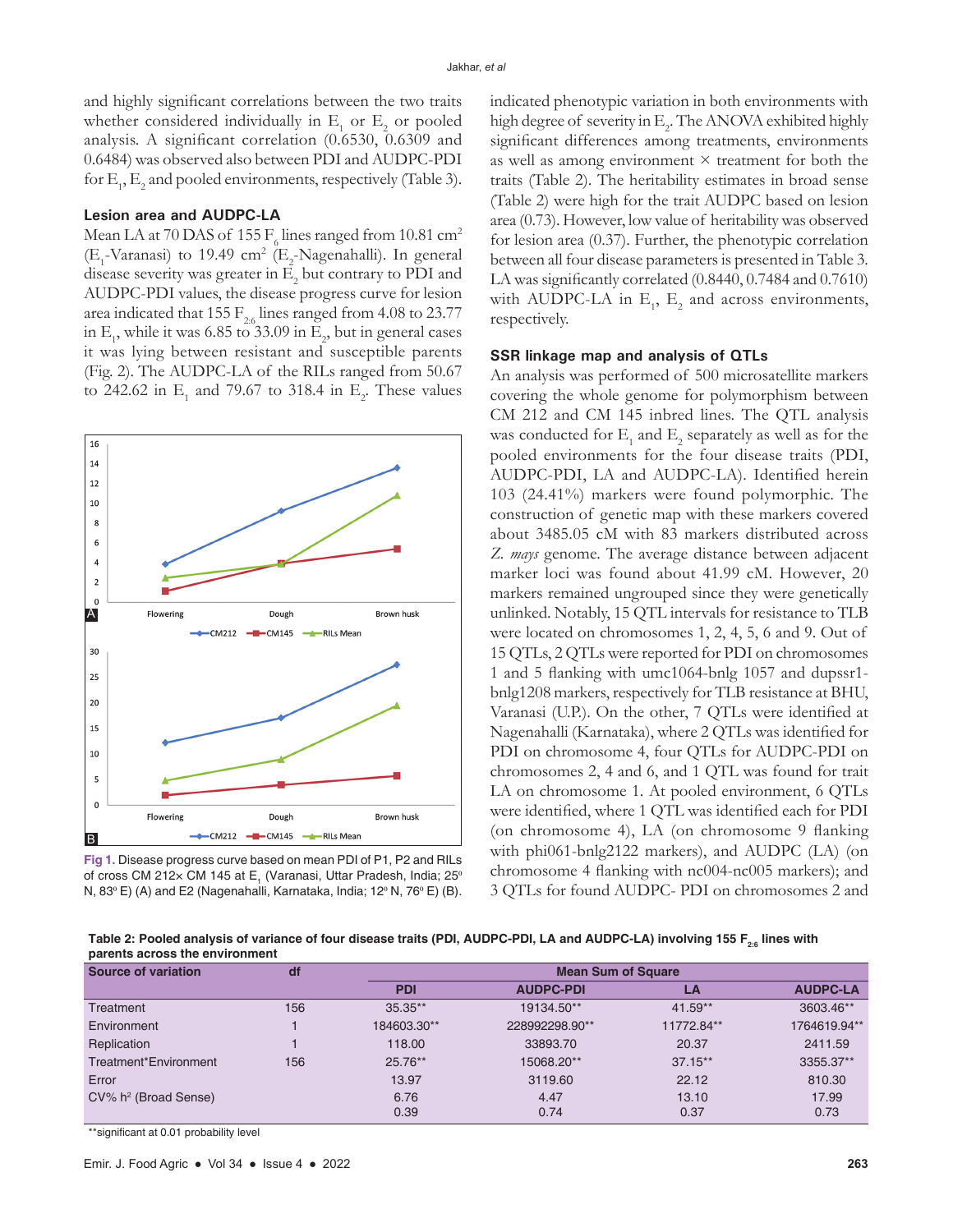4. For these QTLs the log10 odds ratio values ranged from 2.64 to 7.77 and corresponding  $\mathbb{R}^2$  ranged from 10.80 to 17.74 in the individual environments and over the environments. The gene action of all QTLs showed over dominance at their respective chromosome (Table 4).

## **DISCUSSION**

Identification and mapping of QTLs are important for studying genetically complex forms of plant disease resistance, and also for facilitating the studies on

**Table 3: Correlation of four disease traits (PDI, AUDPC‑PDI, LA and AUDPC‑LA) involving 155 F2:6 lines with parents on the basis of individual as well as across environments**

| <b>Characters</b> | <b>Environments</b>       | <b>PDI</b> | <b>AUDPC-PDI</b> | LA         |
|-------------------|---------------------------|------------|------------------|------------|
| AUDPC-PDI         | $Env-1$                   | $0.6530**$ |                  |            |
|                   | $Env-2$                   | $0.6309**$ |                  |            |
|                   | Pooled                    | $0.6484**$ |                  |            |
|                   | (Env-1 & Env-2)           |            |                  |            |
| LA                | $Env-1$                   | 0.0999     | 0.0927           |            |
|                   | $Env-2$                   | 0.1111     | 0.0573           |            |
|                   | Pooled                    | 0.1247     | 0.0478           |            |
|                   | (Env-1 & Env-2)           |            |                  |            |
| AUDPC-LA          | $Env-1$                   | 0.1178     | 0.1430           | $0.8440**$ |
|                   | $Env-2$                   | $0.1628**$ | $0.1969**$       | $0.7484**$ |
|                   | Pooled<br>(Env-1 & Env-2) | $0.1889**$ | $0.1915**$       | $0.7610**$ |

\*\*significant at 0.01 probability level.



**Fig 2.** Disease progress curve based on means lesion area of P1, P2 and RILs of cross CM212  $\times$  CM145 at E<sub>1</sub> (Varanasi, Uttar Pradesh, India; 25° N, 83° E) (A) and E2 (Nagenahalli, Karnataka, India;  $12^{\circ}$  N, 76 $^{\circ}$  E) (B).

interactions between resistance genes, pathogens and environment. The present study reported 15 QTLs for TLB resistance in *Z. mays*. Moderate to high incidence of disease for all 4 traits namely PDI, AUDPC-PDI, LA and AUDPC-LA was observed in both the environments  $(E_i:$ BHU, Varanasi;  $\mathrm{E}_2$ : Nagenahalli, Karnataka). However, the disease incidence was found to be higher in  $\mathrm{E}_2$  compared to  $E_1$  despite similar epiphytotic conditions prevailing in both environments. Nagenahalli  $(E_2)$  is considered as a hotspot for TLB in India (Srivastava et al., 2015; Singh and Srivastava 2017). High natural incidence of TLB in  $\mathrm{E}_\mathrm{2}$  was also reported earlier by several workers (Singh et al., 2014). These authors argued that a long duration of high humidity and slightly cooler temperature (15-25 °C) are important for ideal TLB disease development. In the present study, both environments exhibited adequate levels of humidity. High humidity, optimal for TLB disease development was present in both  $E_1$  (Varanasi) and  $E_2$  (Nagenahalli); however, average temperature range varied at  $E_1$  (32 to 35 °C) and E<sub>2</sub> (20-25 °C).

The TLB disease development and identification of QTLs for diseases resistance have been reported earlier (Balint-Kurti et al., 2010; Singh and Srivastava 2017; Xia et al., 2020; Ranganatha et al., 2021). While mapping QTLs for TLB in two environments, Balint-Kurti et al. (2010) observed a lower disease pressure in Clayton (NC) with slightly high temperatures during the growing season when compared to Aurora (NY) with cooler temperatures. So, the trend observed in the present study supports adoption of different inoculation techniques owing to local practices for creating epiphytotic conditions for TLB.

Notably, the mapping of QTLs in  $F_{2.6}$  lines have also been reported by several studies including Schechert et al. (1999) and Welz et al. (1999). In view of these reports, the heavy disease pressure maintained in field plots with artificial epiphytotic conditions combined with replicated disease evaluations in two different environments confirmed the assay employed in this study as sufficiently sensitive in the detection of QTLs effects on TLB resistance. The moderate estimates of heritability indicated that resistance to pathogens was heritable and early generation selection could result in improved germplasm under high disease pressure evaluations. Moderate to high heritability (0.58 to 0.90) has also been reported for TLB in *Z. mays* (Asea et al., 2012). The authors also suggest that reasonable progress in selection is possible for TLB in *Z. mays*. Broad-sense heritability estimates based on variance components analysis of  $F_{2.6}$  lines used for QTLs analysis were 0.70 for number of lesions and disease severity (Freymark et al., 1994). Comparatively high to medium estimates of heritability indicated a better expression in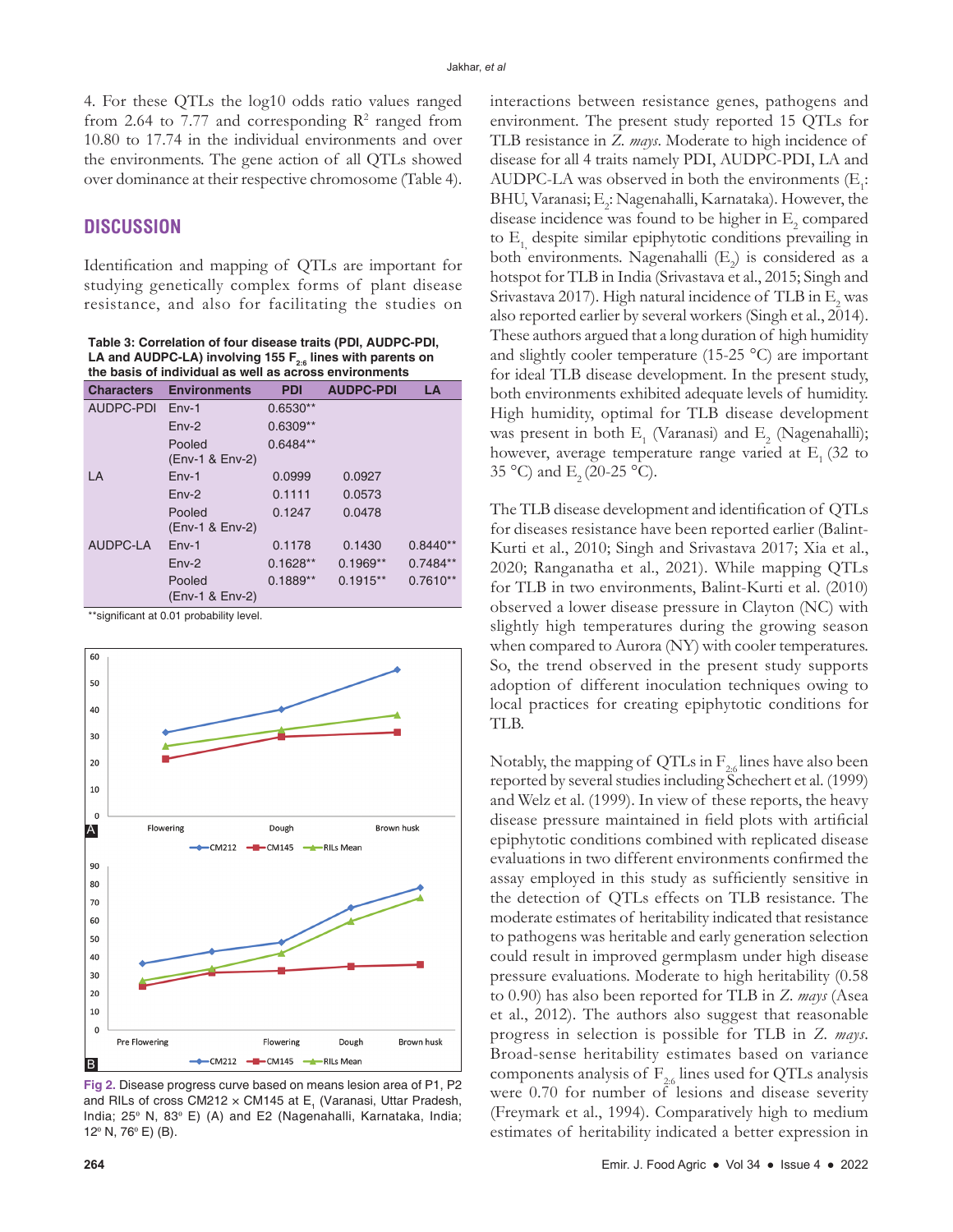| Table 4: QTL identified for Percent disease index (PDI), Area under Disease Progress Curve based on PDI (AUDPC-PDI), Lesion   |
|-------------------------------------------------------------------------------------------------------------------------------|
| Area (LA) and Area under Disease Progress Curve based Lesion area (AUDPC-LA) in $F_{2n}$ populations of cross CM 212 x CM 145 |

| <b>Trait</b>       | <b>Bin</b>           | <b>LOD</b><br><b>Flanking Markers</b><br><b>PVE (%)</b><br><b>Genetic effects</b> |                      |       | <b>Gene action</b> |            |          |           |  |  |
|--------------------|----------------------|-----------------------------------------------------------------------------------|----------------------|-------|--------------------|------------|----------|-----------|--|--|
|                    |                      |                                                                                   |                      |       | <b>Add</b>         | <b>Dom</b> | d/a      |           |  |  |
|                    |                      |                                                                                   | <b>Environment 1</b> |       |                    |            |          |           |  |  |
| <b>PDI</b>         | 1.11/1.06            | umc1064-bnlg1057                                                                  | 4.00                 | 12.02 | 5.09               | $-0.16$    | $-31.61$ | OD        |  |  |
| <b>PDI</b>         | 5.02/5.04            | dupssr1-bnlg1208                                                                  | 2.75                 | 12.10 | 3.94               | 0.12       | 33.62    | OD        |  |  |
|                    | <b>Environment 2</b> |                                                                                   |                      |       |                    |            |          |           |  |  |
| <b>PDI</b>         | 4.05/4.11            | nc005-phi019                                                                      | 2.81                 | 15.15 | $-9.01$            | $-0.38$    | 23.65    | OD        |  |  |
| <b>PDI</b>         | 4.11/4.08            | phi019- umc1051                                                                   | 2.94                 | 15.25 | $-9.03$            | $-0.41$    | 22.24    | OD        |  |  |
| AUDPC (PDI)        | 2.01/2.04            | bnlg1338-bnlg1175                                                                 | 7.12                 | 11.16 | 262.32             | 10.56      | 24.83    | OD        |  |  |
| AUDPC (PDI)        | 4.08/4.08            | bnlg2162-umc1086                                                                  | 2.91                 | 11.17 | 244.97             | 17.42      | 14.06    | OD        |  |  |
| AUDPC (PDI)        | 4.08/4.04            | umc1086-phi074                                                                    | 5.19                 | 11.21 | 240.05             | 11.04      | 21.74    | OD        |  |  |
| <b>AUDPC (PDI)</b> | 6.05/6.04            | bnlg1922-umc1014                                                                  | 7.77                 | 11.06 | 282.83             | 3.47       | 81.50    | OD        |  |  |
| LA                 | 1.08/1.11            | phi002- bnlg2123                                                                  | 2.64                 | 17.74 | $-4.23$            | $-0.31$    | 13.87    | <b>OD</b> |  |  |
| <b>Pooled</b>      |                      |                                                                                   |                      |       |                    |            |          |           |  |  |
| <b>PDI</b>         | 4.11/4.08            | phi019- umc1051                                                                   | 2.84                 | 16.49 | $-3.39$            | $-0.53$    | 6.40     | OD        |  |  |
| <b>AUDPC (PDI)</b> | 2.01/2.04            | bnlg1338-bnlg1175                                                                 | 5.41                 | 10.91 | 136.72             | 6.97       | 19.62    | OD        |  |  |
| <b>AUDPC (PDI</b>  | 4.08/4.08            | bnlg2162-umc1086                                                                  | 2.75                 | 10.80 | 101.55             | 10.18      | 9.97     | OD        |  |  |
| AUDPC (PDI)        | 4.08/4.04            | umc1086-Phi074                                                                    | 4.50                 | 10.95 | 113.12             | 6.99       | 16.18    | <b>OD</b> |  |  |
| LA                 | 9.03/9.01            | phi061- bnlg2122                                                                  | 2.88                 | 11.32 | $-4.03$            | 0.36       | $-11.14$ | <b>OD</b> |  |  |
| AUDPC (LA)         | 4.03/4.05            | nc004- nc005                                                                      | 2.66                 | 14.81 | $-42.20$           | $-7.60$    | 5.55     | OD        |  |  |

segregating generations and appropriate disease traits for studying TLB.

AUDPC has been argued as the most appropriate trait for QTLs analysis (Leaths and Pederson, 1986; Welz and Geiger, 2000). Here, high correlation coefficients were observed between PDI and AUDPC-PDI and LA and AUDPC-LA values within individual environments and across environments with a range from 0.6309 to 0.8440 (P<0.0001). However, the correlation coefficient between PDI and LA; PDI and AUDPC-LA  $(E_1)$ ; AUDPC-PDI and LA; AUDPC-PDI and AUDPC-LA  $(E_1)$  were low and not statistically significant, when calculated for individual and across environments. These correlations coincide with earlier studies including that of Balint-Kurti et al. (2010), where the authors reported a moderate Pearson correlation coefficient 0.49 to 0.67. Additionally, the authors also reported significant correlation between the two phenotypes related to disease resistance namely, weight mean disease (WMD) and incubation period (IP) within and between environments.

Due to variations in major components in environments at  $E_1$  and  $E_2$ , this study chose to analyze each environment with respect to four disease traits (PDI, AUDPC-PDI, LA and AUDPC-LA) separately as well as pooled analysis over environments. The observed herein 15 QTLs, located on chromosome 1, 2, 4, 5, 6 and 9 and all QTLs identified were found effective and environment-specific. Earlier, Balint-Kurti et al. (2010) reported many QTLs for NCLB resistance,

where 6 QTLs were present on chromosome arm 4 at bins 4.06/4.08. This study reported 8 QTLs on the 4th chromosome, located somewhere between bins 4.03 to 4.11. Environment specific TLB resistant QTLs have been observed earlier in a number of previous studies including Asea et al. (2009) and (2012). In the study of Balint-Kurti et al. (2010), 2 WMD QTLs were reported at bins 2.00/2.01 and 4.08; and only one IP QTL in bin 2.02. These authors further reported the detection of QTL in bin 4.08 in all three environments analyzed separately. In this study also, 3 QTLs associated with AUDPC based on PDI on chromosomes 2 and 4 were reported in the environment,  $\mathrm{E}_{2}$ .

In *Z. mays*, resistance to TLB is a complex quantitatively inherited trait. Comparisons were made in QTLs for TLB from other studies of Dingerdissen et al. (1996), and Welz and Geiger (2000). These authors reported AUDPC as more appropriate trait for QTL study in *Z. mays*. In particular, Dingerdissen et al. (1996) identified QTLs for AUDPC on chromosome 1 and on 2S, 3L, 5S, 6L, 7L, 8L and 9S. On the other, Welz and Geiger (2000) discovered QTLs for AUDPC located on chromosomes 1 to 9 in three different mapping populations. Notably, all 3 populations carried QTLs in identical genomic regions on chromosomes *viz*., chromosome-3 (bin 3.06/07), chromosome-5 (bin 5.04) and chromosome 8 (bin 8.05/06). In the reported herein study also, QTL for AUDPC has been identified on chromosome 2 (bin  $2.01/2.04$ ) and chromosome 4 (bin  $4.08/4.04$ ) in individual environment. Gene action was mostly over dominant or recessive.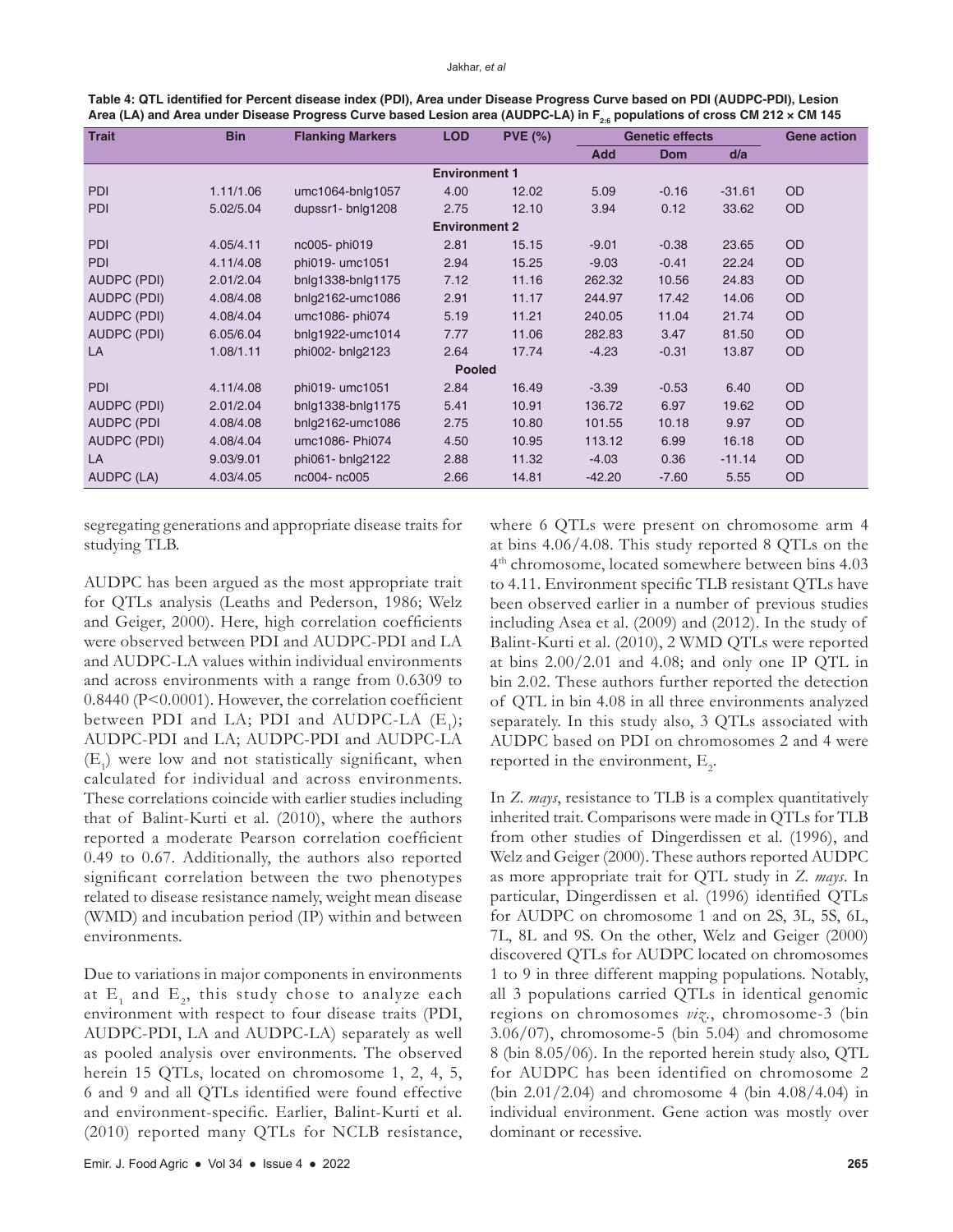# **CONCLUSIONS**

The mapping of quantitative trait loci has been one of the primary goals for locating markers that can be widely used for MAS in a breeding program. However, due to the lack of consistency of QTLs across environments, the use of MAS is lagging behind. To this end, 15 QTLs identified in this study were found significant in the environments  $E_1$ ,  $E_2$  and in both environments pooled together. The outcomes of this study indicated the role of genotype x environment interaction in low disease appearance in the first environment  $(E_1)$ . It would also be helpful to initiate pyramiding program for multiple genes by MAS that in turn may control different mechanisms of disease resistance in crops such as *Z. mays*.

# **ACKNOWLEDGEMENT**

The authors duly acknowledge the grant received from UGC (University Grants Commission), New Delhi (Grant/Award Number: 5012) and NATP (National Agriculture Technology Project) of ICAR (Indian Council of Agricultural Research, New Delhi) through Competitive Grant Project "Molecular Marker Assisted Selection for *Turcicum* blight Resistance in Maize (Grant/Award Number: CGP-NATP/526).

#### **Authors' contributions**

Dan Singh Jakhar, conducted experiments for QTL mapping for TLB in *Z. mays* at two locations as well as over the locations; Rajesh Singh, planned experiments and wrote the manuscript; Ram Prakash Srivastava, helped in molecular analyses; Pavan Devesh, Saket Kumar and Abhishek Singh, improved the first draft. All authors read and approved the final manuscript.

## **REFERENCES**

- Abalo, G., P. Tongoona and J. Derera. 2009. A comparative analysis of conventional and marker-assisted selection methods in breeding maize streak virus resistance in maize. Crop Sci. 49: 509-520.
- Asea, G., B. S. Vivek and G. Bigirwa. 2009. Validation of consensus quantitative trait loci for resistance to multiple foliar pathogens of maize. Phytopathology. 99: 540-547.
- Asea, G., B. S. Vivek, P. E. Lipps and R. C. Pratt. 2012. Genetic gain and cost efficiency of marker-assisted selection of maize for improved resistance to multiple foliar pathogens. Mol. Breed. 29: 515-527.
- Balint-Kurti, P. J., J. Yang, G. V. Esbroeck, J. Jung and M. E. Smith. 2010. Use of a maize advanced intercross line for mapping of QTL for northern leaf blight resistance and multiple disease resistance. Crop Sci. 50: 458-466.
- Brewster, V. A., M. L. Carson and Z. W. Wicks. 1992. Mapping components of partial resistance to Northern leaf blight of maize

using reciprocal translocations. Phytopathology. 82: 225-229.

- Burton, G. W. and E. H. De-Vane. (1953) Estimating heritability in tall fescue (*Festuca arundinacea*) from replicated clonal material. Agron. J. 45: 78-81.
- Campbell, C. L. and L. V. Madden. 1990. Introduction to Plant Disease Epidemiology. John Wiley and Sons, New York.
- Carson, M. L. 1995. A new gene in maize conferring the "chlorotichalo" reaction to infection by *Exserohilum turcicum*. Plant Dis. 79: 717- 720.
- Chung, C. L., T. Jamann, J. Longfellow and R. Nelson. 2010. Characterization and fine-mapping of a resistance locus for Northern leaf blight in maize bin 8.06. Theor. Appl. Genet. 121: 205-227.
- Dingerdissen, A. L., H. H. Geiger, M. Lee, A. Schechert and H. G. Welz. 1996. Interval mapping of genes for quantitative resistance of maize to *Setosphaeria turcica*, cause of Northern leaf blight, in a tropical environment. Mol. Breed. 2: 143-156.
- Freymark, P. J., M. Lee, C. A. Martinson and W. Woodman. 1994. Molecular-marker-facilitated investigation of host-plant response to *Exserohilum turcicum* in maize (*Zea mays* L.) components of resistance. Theor. Appl. Genet. 88: 305-313.
- Kosambi, D. D. 1944. The estimation of map distances from recombination values. Ann. Eugen. 12: 172-175.
- Leath, S. and W. Pedersen. 1986. Effects of the Ht, Ht2, and/or Ht3 genes in three maize inbreds on quantitative resistance to *Exserohilum turcicum* race 2. Plant Dis. 76: 529-531.
- Li, Y. X., L. Chen, C. Li, P. J. Bradbury, Y. S. Shi, Y. Song, D. Zhang, Z. Zhang, E. S. Buckler, Y. Li and T. Wang. 2018. Increased experimental conditions and marker densities identified more genetic loci associated with Southern and Northern leaf blight resistance in maize. Sci. Rep. 8: 1-12.
- Payak, M. M. and R. C. Sharma. 1985. Maize diseases and approaches to their management in India. Trop. Pest. Manage. 31: 302-310.
- Perkins, J. M. and W. L. Pederson. 1987. Disease development and yield losses associated with northern corn leaf blight on corn. Plant Dis. 71: 940-943.
- Ranganatha, H. M., H.C. Lohithaswa and A. Pandravada. 2021. Mapping and validation of major quantitative trait loci for resistance to northern corn leaf blight along with the determination of the relationship between resistances to multiple foliar pathogens of maize (*Zea mays* L.). Front. Genet. 11: p1764.
- Saghai-Maroof, M. A., R. M. Biyashev and G. P. Yang. 1994. Extraordinarily polymorphic microsatellite DNA in barley: Species diversity, chromosomal locations and population dynamics. Proc. Natl. Acad. Sci. U. S. A. 91: 5466-5470.
- SAS Institute. 2004. SAS proprietary software, Release 9.2. SAS Institute, Cary, NC.
- Schechert, A. W., H. G. Welz and H. H. Geiger. 1999. QTL for resistance to *Setosphaeria turcica* in tropical African maize. Crop Sci. 39: 514-523*.*
- Singh, R. and R. P. Srivastava. 2017. New quantitative trait loci (QTLs) for turcicum leaf blight in maize. J. Biotech. Crop Sci. 6: 44-52.
- Singh, R., V. P Mani, R. S. Khandelwal, R. Lekha and R. P. Srivastava. 2014. Screening of maize genotypes against Southern corn leaf blight. The Bioscan. 9: 859-862.
- Singh, R., V. P. Mani, K. S. Koranga, G. S. Bisht, R. S. Khandelwal, P. Bhandari and S. K. Pan. 2004. Identification of additional sources of resistance to *Exserohilum turcicum* in maize (*Zea mays* L.). SABRAO J. Breed. Genet. 36: 45-47.
- Srivastava, R. P. 2015. Mapping of QTLs for Northern Corn Leaf